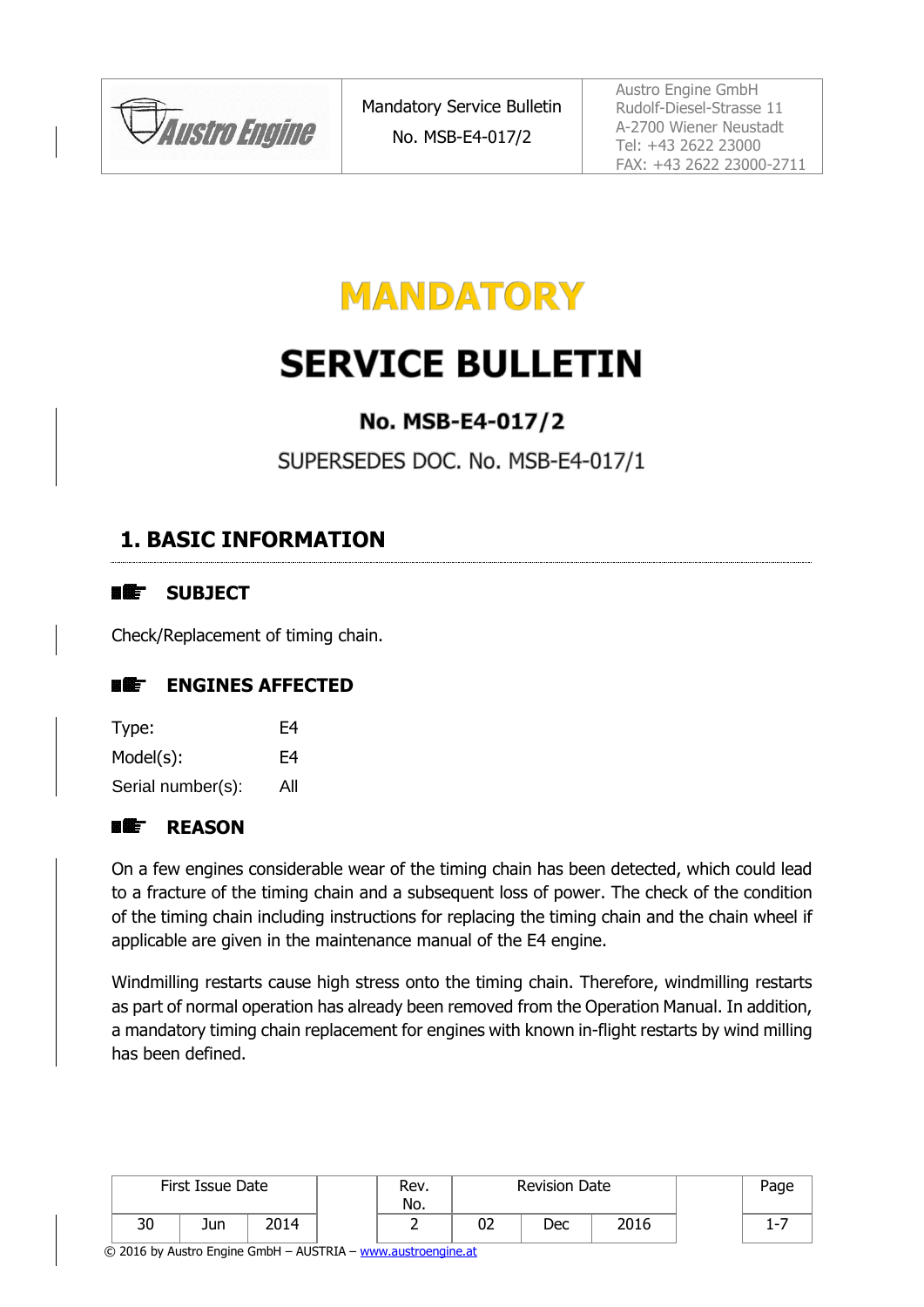Austro Engine

#### **TIME OF COMPLIANCE** 国鑑一

For engines with known windmilling restarts:

At 900 hours operation time of the timing chain replace the timing chain.

- **NOTE:** For timing chains with more than 900 hours operation time replace the timing chain within the next 100 hours operation time.
- **NOTE:** Prior compliance with MSB-E4-017 and MSB-E4-017/1 does not preclude compliance with this MSB for airplanes with known windmilling restarts.

For engine without known windmilling restarts:

Check the timing chain in the scheduled maintenance intervals according to Maintenance Manual E4.08.04 section 05-20-00.



### **REFIGUAL CONCURRENT DOCUMENTS / REFERENCES**

| Maintenance Manual - Doc. No.: | E4.08.04, latest effective issue |
|--------------------------------|----------------------------------|
|                                | MM-TR-MDC-E4-396                 |
| Operation Manual - Doc. Nos.:  | E4.01.01, latest effective issue |
|                                | OM-TR-MDC-E4-359b                |

#### ■鑑 **OTHER PUBLICATIONS AFFECTED**

None.

|                                                                    |    | First Issue Date | <b>Revision Date</b><br>Rev.<br>No. |  |  |    |     |      | Page |  |  |
|--------------------------------------------------------------------|----|------------------|-------------------------------------|--|--|----|-----|------|------|--|--|
|                                                                    | 30 | Jun              | 2014                                |  |  | 02 | Dec | 2016 |      |  |  |
| $\odot$ 2016 by Austro Engine GmbH - AUSTRIA - www.austroengine.at |    |                  |                                     |  |  |    |     |      |      |  |  |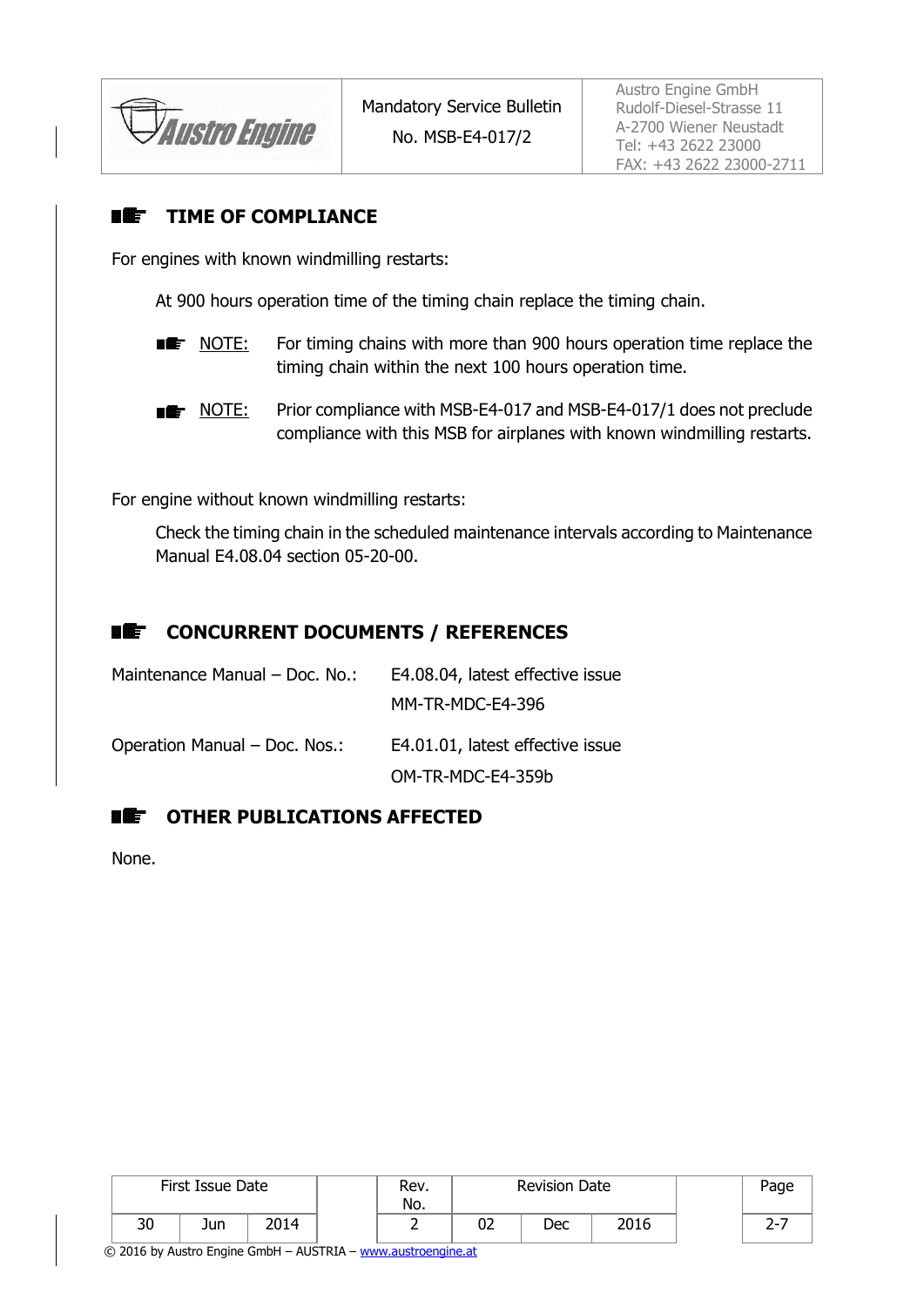

No. MSB-E4-017/2

Austro Engine GmbH Rudolf-Diesel-Strasse 11 A-2700 Wiener Neustadt Tel: +43 2622 23000 FAX: +43 2622 23000-2711

# <span id="page-2-0"></span>**2. TECHNICAL DETAILS**

#### n Æf **ACCOMPLISHMENT**

For engines with known windmilling restarts:

- Make sure Maintenance Manual E4.08.04 revision 26 or higher is used and MM-TR-MDC-E4-396 is inserted into the Maintenance Manual E4.08.04.
- Replace the timing chain according to section 85-40-50 and subsequent of the Maintenance Manual E4.08.04.
- Make sure OM-TR-MDC-E4-359b is inserted into the Operation Manual E4.01.01 or a revision of the OM with the Temporary Revision incorporated is used.
- For engines installed in airplanes with normal operation procedures for inflight restart, make sure that an applicable Temporary Revision (e.g. TR-MÄM-42-973) is inserted into the Airplane Flight Manual (AFM) that lists windmilling only as an emergency operation procedure.

For engines without known windmilling restarts:

- Make sure Maintenance Manual E4.08.04 revision 26 or higher is used and MM-TR-MDC-E4-396 is inserted into the Maintenance Manual E4.08.04.
- Check the timing chain according to section 85-40-40 and subsequent of the Maintenance Manual E4.08.04.
- Make sure OM-TR-MDC-E4-359b is inserted into the Operation Manual E4.01.01 or a revision of the OM with the Temporary Revision incorporated is used.
- For engines installed in airplanes with normal operation procedures for inflight restart, make sure that an applicable Temporary Revision (e.g. TR-MÄM-42-973) is inserted into the Airplane Flight Manual (AFM) that lists windmilling only as an emergency operation procedure.



None.

#### ■鑑 **MASS (WEIGHT)**

Not affected.

#### ■雌一 **APPROVAL STATEMENT**

The technical content of this document has been approved under the authority of DOA ref. EASA.21J.399.

|    | First Issue Date |      | Rev.<br>No. |    | <b>Revision Date</b> |      |  | Page        |
|----|------------------|------|-------------|----|----------------------|------|--|-------------|
| 30 | Jun              | 2014 |             | UZ | Dec                  | 2016 |  | $\sim$<br>້ |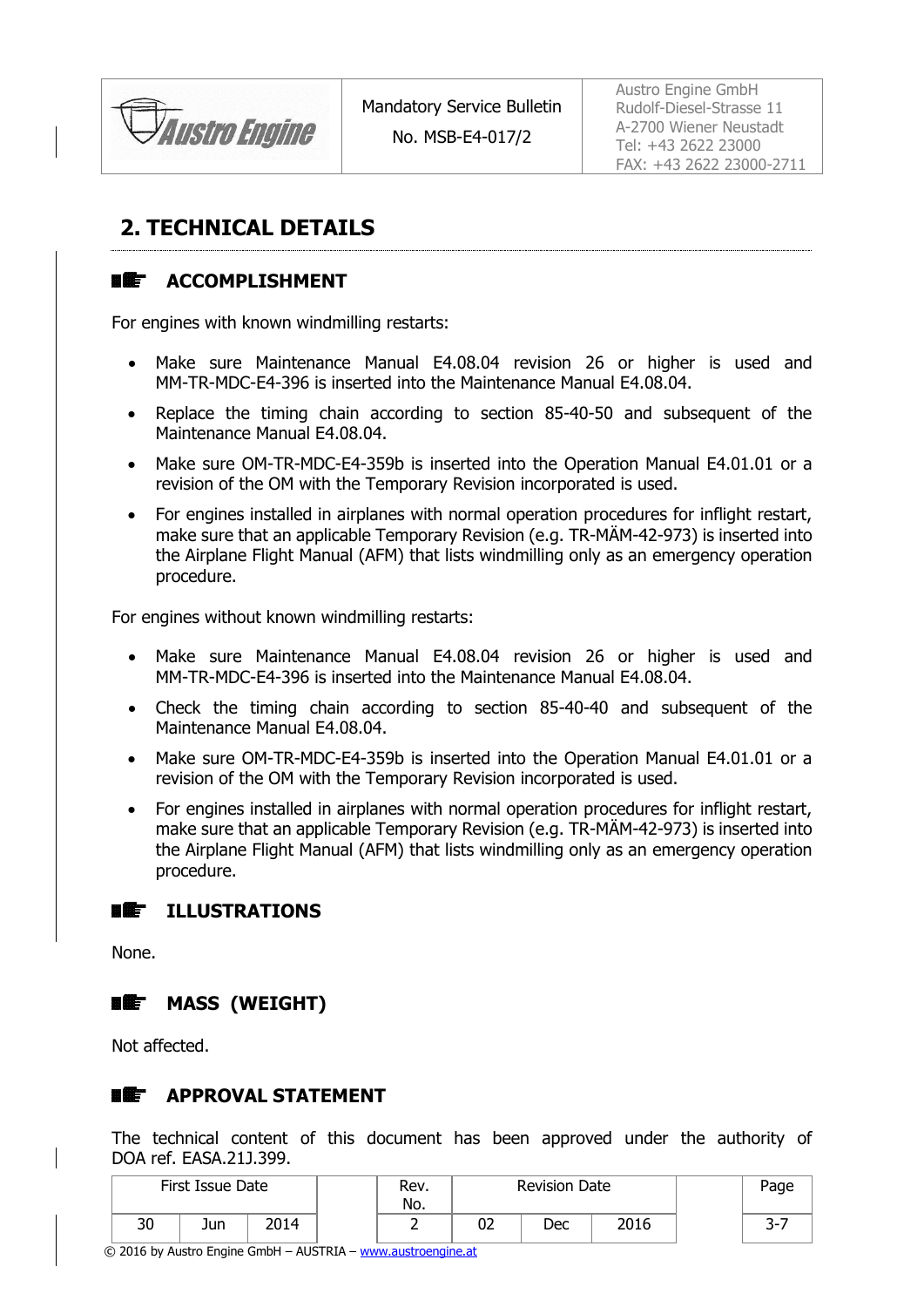

### **3. PLANNING INFORMATION**

#### **MATERIAL & AVAILABILITY** ■鑑

Required material for checking the tension of the timing chain:

|               |                                 |                    |                    | <b>E4 Engine</b><br>configuration |         |
|---------------|---------------------------------|--------------------|--------------------|-----------------------------------|---------|
| <b>Amount</b> | <b>Part Name</b>                | <b>Part Number</b> | <b>Rev. Number</b> | -A                                | $-B/-C$ |
|               | Seal Boost Pressure<br>Manifold | E4A-04-000-004     | 000                |                                   |         |
|               | Seal Alu                        | E4A-75-600-401     | 000                |                                   |         |

Required material if the timing chain and the timing chain wheel have to be replaced:

| <b>Amount</b>  | <b>Part Name</b>             | <b>Part Number</b>   | <b>Rev. Number</b> |
|----------------|------------------------------|----------------------|--------------------|
| 6              | <b>Toothed Washer</b>        | DIN 6797 A6,4-VZ     |                    |
| 2              | <b>Ring Seal</b>             | DIN 7603-C12x16x2 CU |                    |
| 4              | <b>Ring Seal</b>             | E4A-03-000-801       | 000                |
| $\overline{4}$ | Screw (Injector Fixing)      | E4A-03-000-802       | 000                |
| 1              | Seal Boost Pressure Manifold | E4A-04-000-004       | 000                |
| 3              | O-Ring Oil Return Line       | E4A-05-000-103       | 000                |
| 1              | Seal Oil Return Line         | E4A-05-000-104       | 000                |
| 1              | Chain wheel                  | E4A-07-000-101       | 000                |
| 3              | Screws for chain wheel       | E4A-07-000-402       | 000                |
| 1              | O-Ring Sensor Housing CAS 2  | DIN 3771-84x4xFPM70  |                    |
| 1              | Timing chain, open version   | E4A-75-100-000       | 020                |

|    | First Issue Date |      | Rev.<br>No. | <b>Revision Date</b> |    |     | Page |         |
|----|------------------|------|-------------|----------------------|----|-----|------|---------|
| 30 | Jun              | 2014 |             |                      | 02 | Dec | 2016 | $4 - 7$ |

© 2016 by Austro Engine GmbH – AUSTRIA – [www.austroengine.at](http://www.austroengine.at/)

.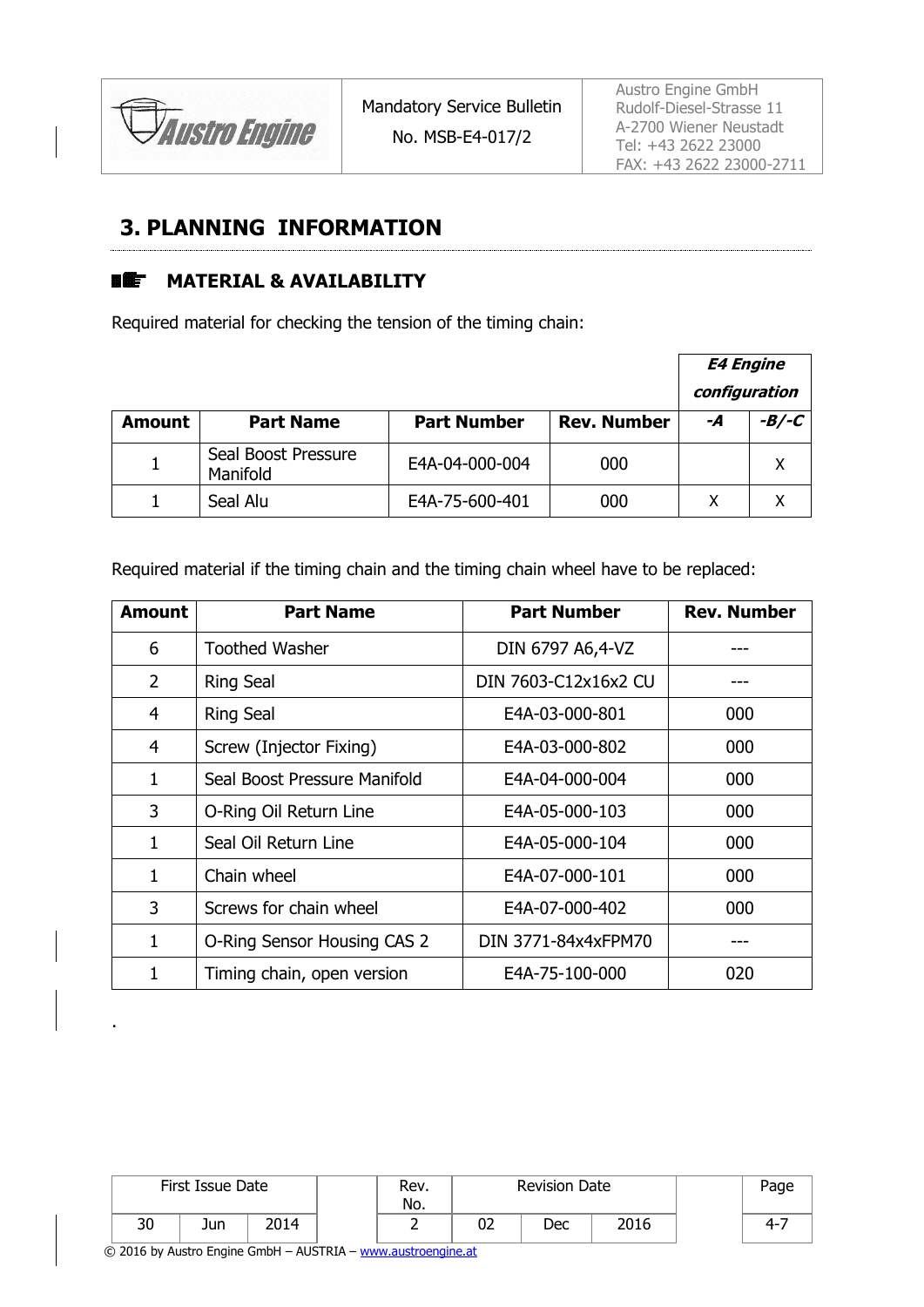*Austro Engine* 

#### **SPECIAL TOOLS** ■鑑

Required material for checking the tension of the timing chain:

| Amount | <b>Part Name</b>            | <b>Part Number</b> |
|--------|-----------------------------|--------------------|
|        | Timing chain measuring tool | AEP-00150          |

Required material if the timing chain and the timing chain wheel have to be replaced:

| <b>Amount</b> | <b>Part Name</b>        | <b>Part Number</b> |
|---------------|-------------------------|--------------------|
| 1             | Camshaft adjusting tool | AE300T009          |
| 1             | Sealant Pistol          | AE300T027          |
| 1             | Sealant (black)         | AE300T028*)        |
| 1             | Grease for Injectors    | AE300T029          |
| 1             | Chain guiding bar       | AEP-00139          |
| 1             | Chain opening tool      | AEP-00158          |
| 1             | Chain closing tool      | AEP-00159          |
|               | Chain coupling          | AEP-00160          |

\*) Alternatively Loctite 5970 can be used.

#### ■鑑 **LABOR EFFORT**

Not specified; conducted during line maintenance.

### **【【】** CREDIT

None.

| First Issue Date |     | Rev.<br>No. |   | <b>Revision Date</b> |     | Page |         |
|------------------|-----|-------------|---|----------------------|-----|------|---------|
| 30               | Jun | 2014        | - | 02                   | Dec | 2016 | ¬−<br>ٮ |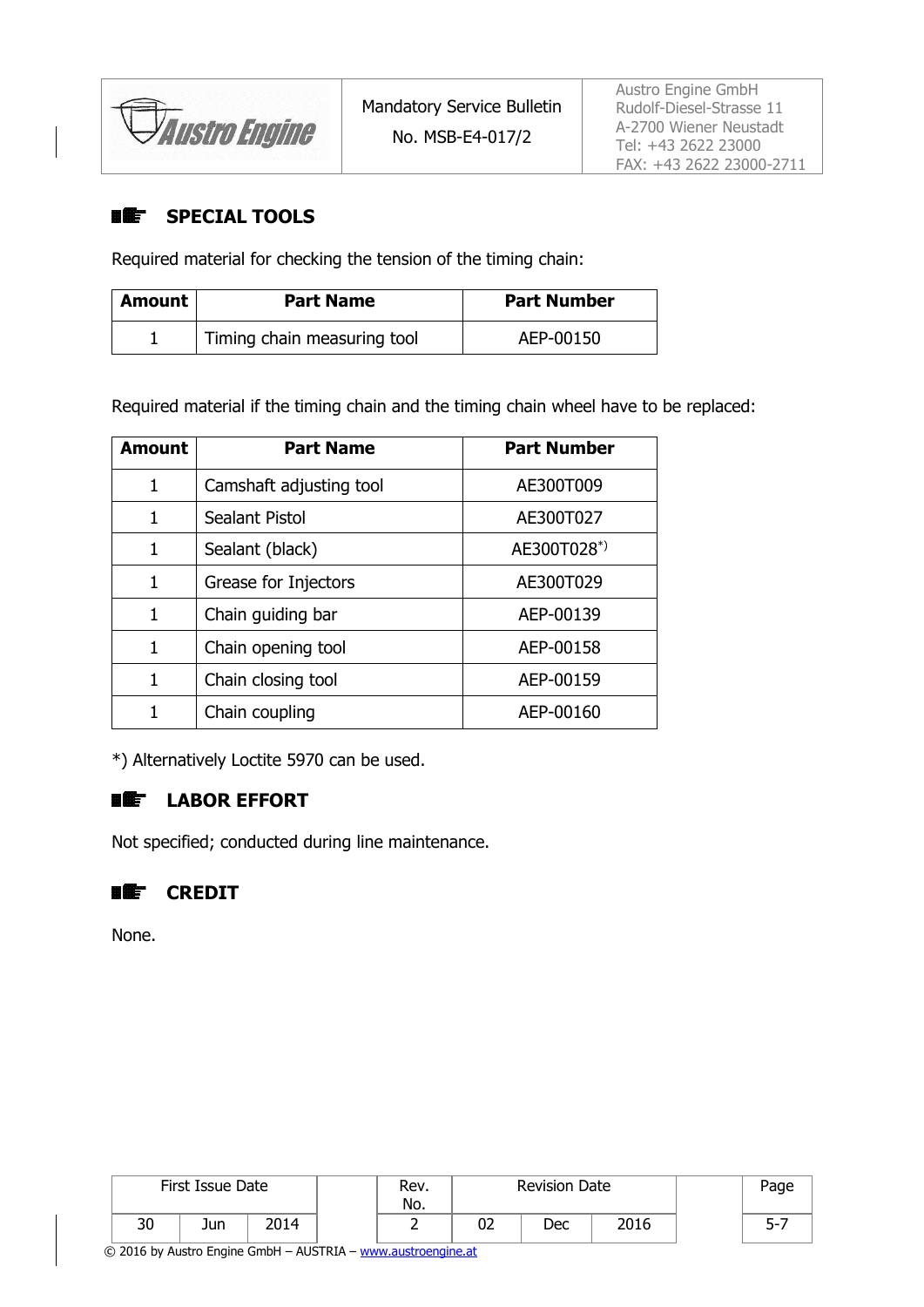**Austro Engine** 

### **4. REMARKS**

#### **NOTE:** ■鑑

- o All measures must be carried out by a certified engine station and certified engine mechanics.
- o The accomplishment of the instructions shown under section [2](#page-2-0) TECHNICAL DETAILS must be confirmed in the respective engine log book.
- o The accomplishment of the instructions must be carried out within the time of compliance according to section [1](#page-0-0) TIME OF COMPLIANCE.
- $\circ$  In case of doubt please contact the Austro Engine GmbH After Sales Support (e-mail: [service@austroengine.at;](mailto:service@austroengine.at) Tel: +43 2622 23000 2525).
- o For credit information contact Austro Engine GmbH After Sales Support (e-mail: [service@austroengine.at;](mailto:service@austroengine.at) Tel: +43 2622 23000 2525).

| First Issue Date |     | Rev.<br>No. | <b>Revision Date</b> |   |          | Page |      |         |
|------------------|-----|-------------|----------------------|---|----------|------|------|---------|
| 30               | Jun | 2014        |                      | - | ∩≏<br>UZ | Dec  | 2016 | $6 - 7$ |